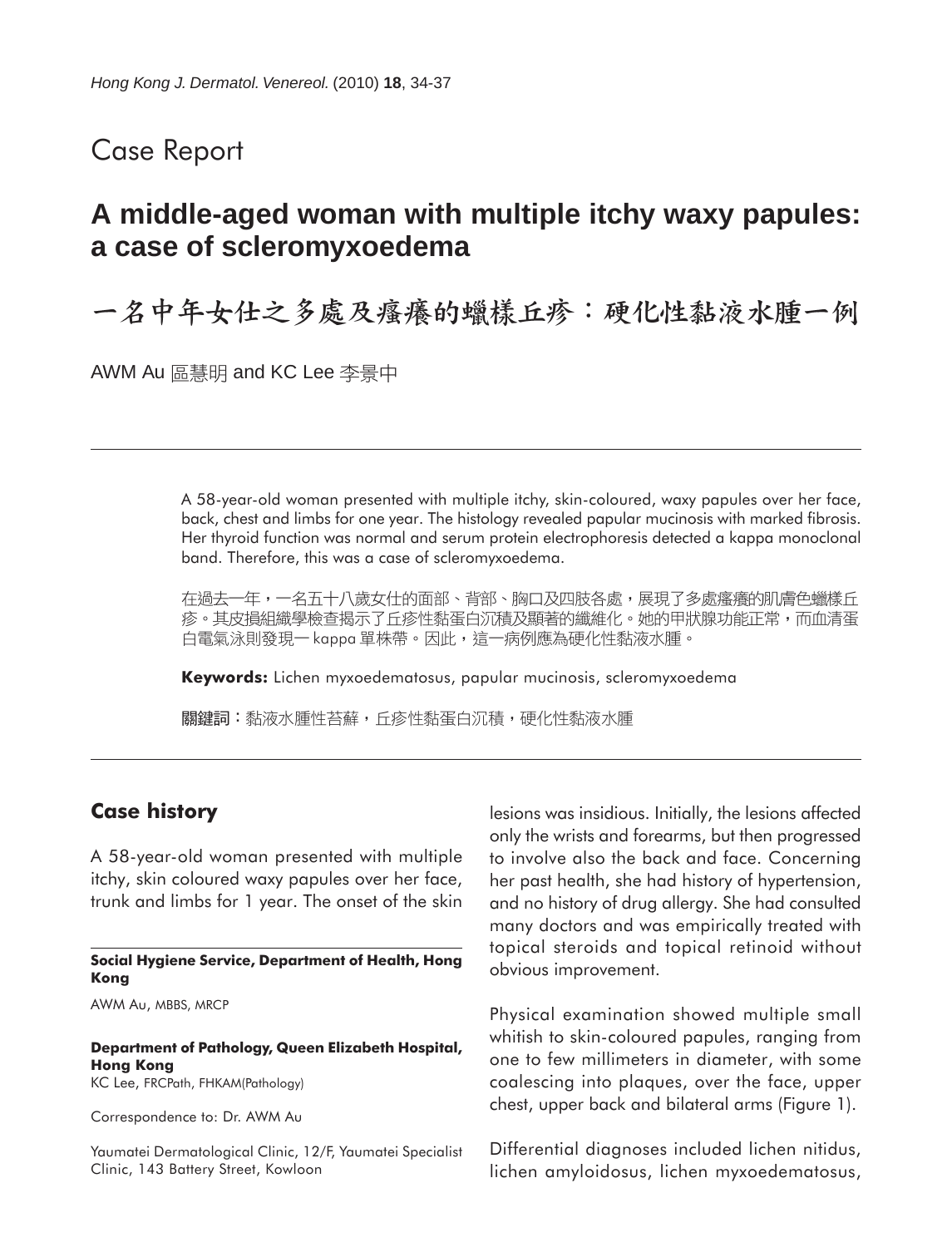

**Figure 1.** (a) Multiple small waxy papules over the neck and upper back. (b) Thickened earlobe and facial papules.

scleromyxoedema, scleroderma, scleredema, plane warts, eruptive xanthoma and eruptive syringoma.

Initial investigations which included blood tests for haemoglobin, white cell count, platelet count, liver and renal function, and thyroid function were all normal. ESR was 22 mm/hr. The fasting blood sugar was raised at 6.3 mmol/L. Serum IgG, IgA and IgM level were also normal.

Skin biopsy showed superficial dermal nodules causing slight elevation of the epidermis. The epidermis was otherwise unremarkable except for mild hyperkeratosis over the nodules. There was no evidence of interface change (Figure 2a). In a higher power view, irregularly arranged spindle cells were seen. The spindle cells were negative for histiocyte markers CD163 and PGM1, and were therefore most probably fibroblasts (Figure 2b). Mucin deposition within the papule was demonstrated by mucin stains (Figure 2c). The histological diagnosis of this case was papular mucinosis.

In view of the histological findings, further investigations were done. Malignancy screening including carcinoembryonic antigen, alphafetoprotein, lactate dehydrogenase, chest X-ray, and stool for occult blood were negative. Thyroid function was normal. However, serum protein electrophoresis detected a kappa monoclonal band without immunoparesis.  $\beta_2$ -microglobulin was  $1.78 \mu g/ml$  (normal  $< 1.43 \mu g/ml$ ). The findings of relatively widespread skin involvement, mucinosis with increased fibroblasts and the presence of monoclonal gammopathy were most compatible with scleromyxoedema.

### **Discussion**

Mucinosis is a heterogeneous group of disorders in which abnormal amount of mucin accumulates in the skin. There are two major groups of mucinosis. The first group is the primary mucinosis in which mucin deposition is the major histological feature and which results in distinctive clinical lesions. Examples of primary mucinosis include papular mucinosis, pretibial myxoedema, and scleredema, etc. The other group is the secondary mucinosis where mucin deposition is an associated finding. Examples are basal cell carcinoma, granuloma annulare and cutaneous T-cell lymphoma, etc.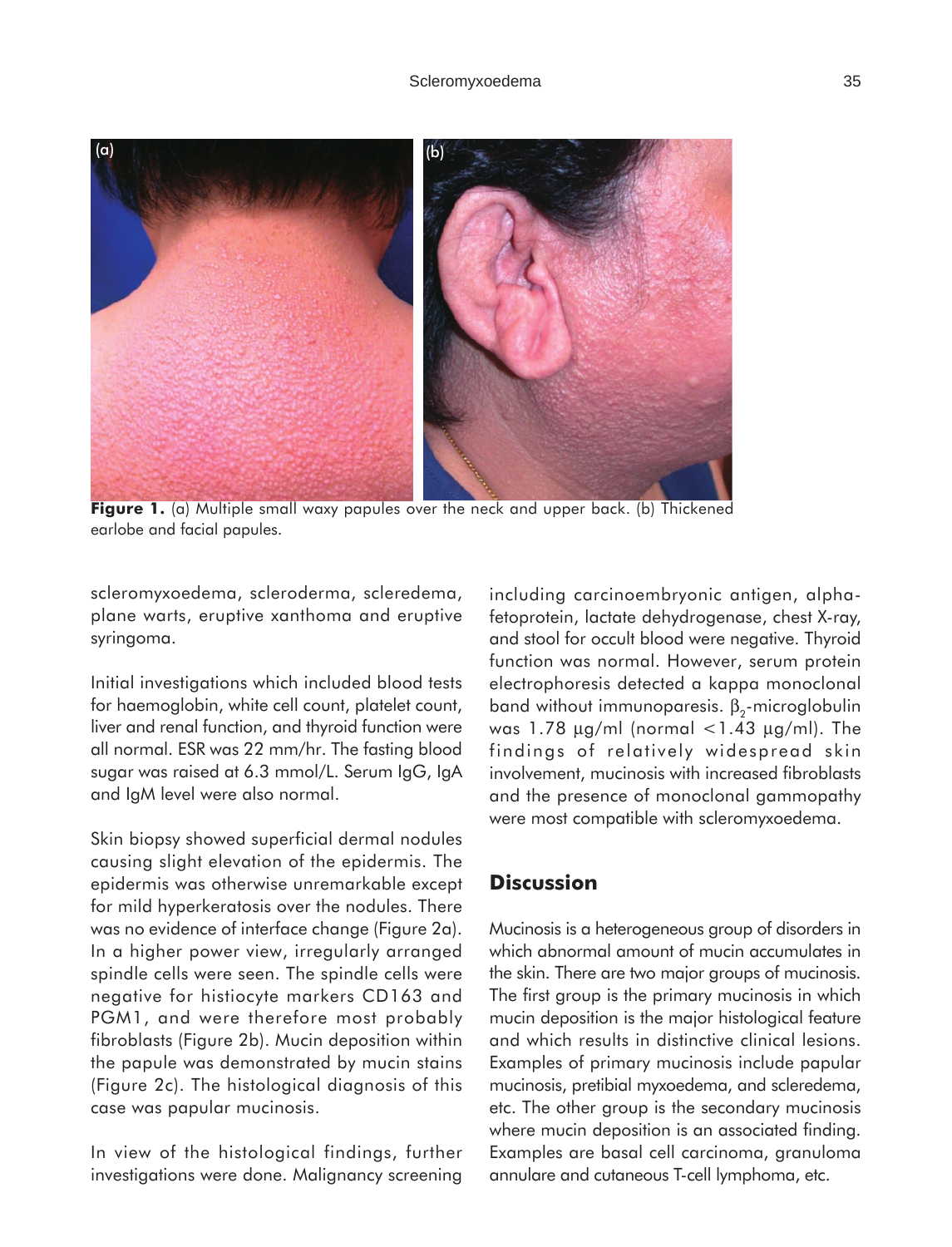(a) (b) (c)

**Figure 2.** (a) Superficial dermal papule with mild hyperkeratosis but no interface changes. (b) Increased irregularly arranged fibroblasts with marked fibrosis. (c) Mucin deposition of dermal papule.

Papular mucinosis belongs to the group of primary cutaneous mucinosis. In literature, the term papular mucinosis and lichen myxoedematosus are often used indiscriminately.<sup>1</sup> It can be further classified into scleromyxoedema, a generalised lichenoid plaque form and other localised variants of lichen myxoedematosus. Scleromyxoedema should be distinguished from the localised variants because scleromyxoedema is frequently associated with monoclonal gammopathy and other systemic diseases such as myeloma which can be fatal, while the localised variants are usually chronic and do not run a disabling course.2 Table 1 summarises the diagnostic criteria of scleromyxoedema.<sup>1</sup>

Scleromyxoedema is an uncommon disease of unknown pathogenesis. It typically affects middleaged adults without sex predilection. Clinically, the condition is characterised by a widespread symmetrical eruption of 2-3 mm, firm, waxy, closely spaced papules that are commonly arranged in a linear pattern, and are most commonly located on the hands, forearms, face, neck, upper trunk and thighs. The skin around the lesion is shiny and resembles scleroderma. The glabellar area is typically involved with deep longitudinal furrowing. Calcinosis and telangiectasia are always absent.3

Histologically, scleromyxoedema is characterised by a triad of microscopic features:<sup>4</sup> (1) a diffuse deposit of mucin in the upper and mid reticular dermis; (2) an increase in collagen deposition; and (3) a marked proliferation of irregularly arranged fibroblasts.

Scleromyxoedema is almost always associated with paraproteinaemia. The monoclonal gammopathy is usually IgG with γ light chains. Although a mild plasmacytosis may be observed in bone marrow biopsies, less than 10% of patients with scleromyxoedema progress to multiple myeloma. Patients with scleromyxoedema can have a number of internal manifestationsmuscular, neurologic, rheumatologic, pulmonary, renal and cardiovascular. Dysphagia, proximal muscle weakness due to myositis, disturbances of